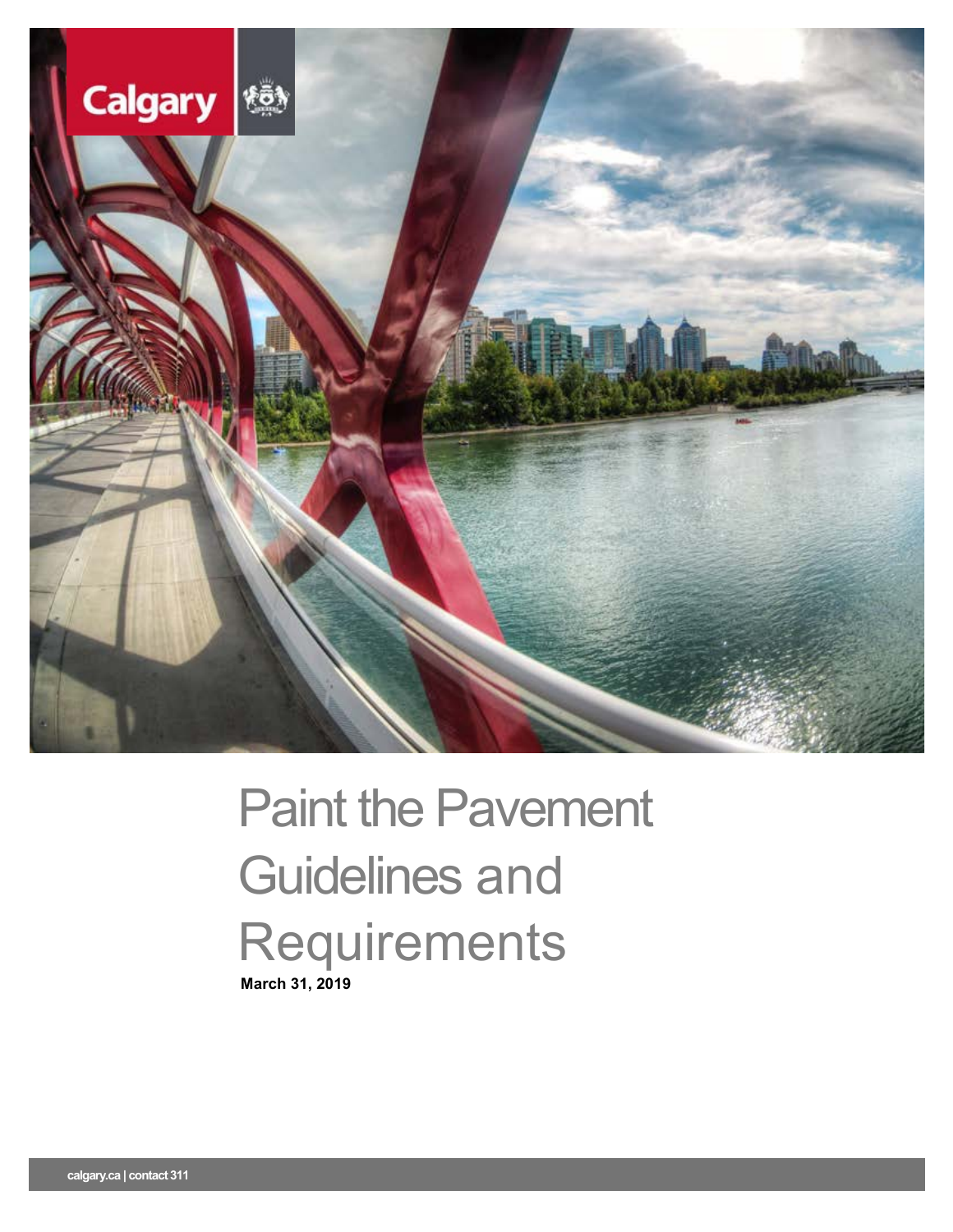### Table of Contents

| <b>1.0 The Program</b>                                                                   | 3              |
|------------------------------------------------------------------------------------------|----------------|
| <b>2.0 The Process</b>                                                                   | 3              |
| Step 1 – Review Paint the Pavement Requirements                                          | 3              |
| Step 2 - Plan Your Proposal                                                              | 3              |
| Step 3 – Submit Your Proposed Location for review by Applying for a Permit (Street Use)  | 3              |
| Step 4 - Design Artwork and Choose Paint                                                 | $\overline{4}$ |
| Step 5 – Petition Affected Residents and Engage the Community Association                | 4              |
| Step 7 - Complete Waivers                                                                | 4              |
| Step 8 – Submit Artwork, Paint Info, Petition, Waivers and Proof of Insurance for Review | 5              |
| Step 9 - Pay for Your Permit (Street Use)                                                | 5              |
| Step 10 - Paint Day!                                                                     | 5              |
| Step 11 - Return Waivers                                                                 | 5              |
| 3.0 Paint the Pavement Requirements                                                      | 5              |
| Permits                                                                                  | 6              |
| Location                                                                                 | 6              |
| Examples of Suitable and Non-Suitable Locations                                          | $\overline{7}$ |
| <b>Suitability of Artwork:</b>                                                           | 8              |
| Paint and Supplies:                                                                      | 8              |
| <b>Community Engagement:</b>                                                             | 9              |
| Road Closure:                                                                            | 10             |
| Important Safety and Legal Considerations:                                               | 10             |
| Indemnity, Insurance and Waiver:                                                         | 10             |
| RELEASE OF LIABILITY, WAIVER OF CLAIMS & ASSUMPTION OF RISK                              | 12             |
| Permit (Street Use) Conditions                                                           | 14             |
| <b>4.0 Timeline</b>                                                                      | 16             |
| <b>5.0 Frequently Asked Questions</b>                                                    | 16             |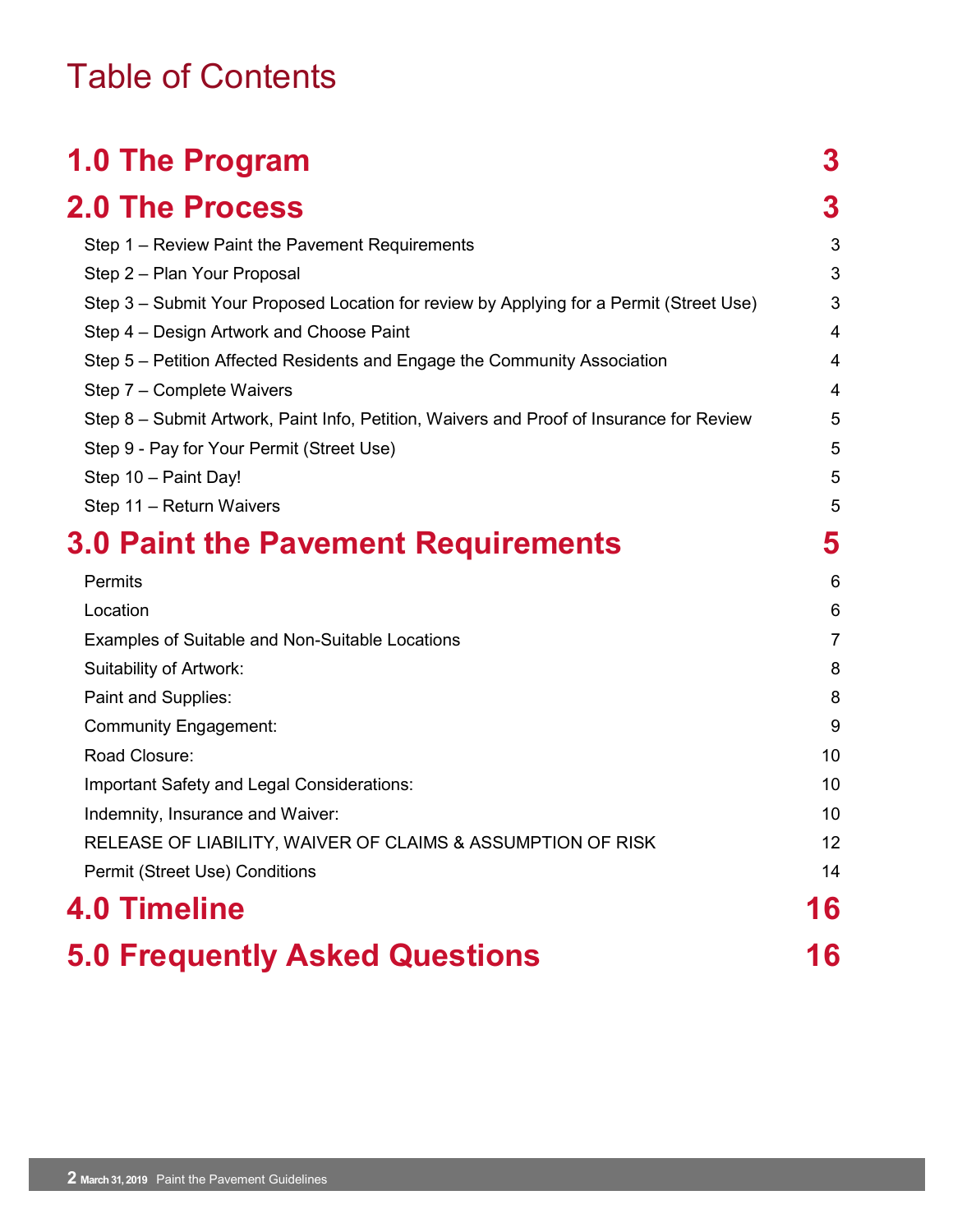## <span id="page-2-0"></span>**1.0 The Program**

Paint the Pavement is a volunteer-led program that allows you and your neighbours to come together and create art within an approved public space. It is meant to be done on residential streets with low traffic volumes. Neighbours come together for a fun Paint Day to create and celebrate their street as a part of a community space.

To ensure the success of these projects and the safety of all Calgarians, applicants must apply for a permit (street use). All Paint the Pavement initiatives are subject to The City's bylaws and approvals. Please note, all aspects of the proposal, including: location, date and time, artwork, paint and petition are subject to the approval of The City of Calgary – Roads, Traffic Division.



### <span id="page-2-1"></span>**2.0 The Process**

#### <span id="page-2-2"></span>**Step 1 – Review Paint the Pavement Requirements**

Start by carefully reviewing the [Paint the Pavement Requirements.](#page-4-4) You can see if there is interest in your community for a Paint the Pavement project, but remember, all aspects including location, time, date, artwork, paint, and insurance must be approved by The City of Calgary (Roads – Traffic Division) before your project has full approval. Please see section 3.0 for Paint the Pavement Requirements.

#### <span id="page-2-3"></span>**Step 2 – Plan Your Proposal**

Now start thinking about the location you would like to paint, the artwork you would like to install, and paint colours you wish to use. Review the [Paint the Pavement Requirements](#page-4-4) to ensure your proposal meets all necessary conditions so it will be approved in a timely manner.

#### <span id="page-2-4"></span>**Step 3 – Submit Your Proposed Location for review by Applying for a Permit (Street Use)**

To apply, first register for a [City of Calgary myID.](https://myid.calgary.ca/idm/Citizen_Registration.aspx) Once you have registered for your City of Calgary myID, sign in to [ePermits](https://epermits.calgary.ca/Public/Login.aspx?ReturnUrl=%2f) and follow the "New Application Steps."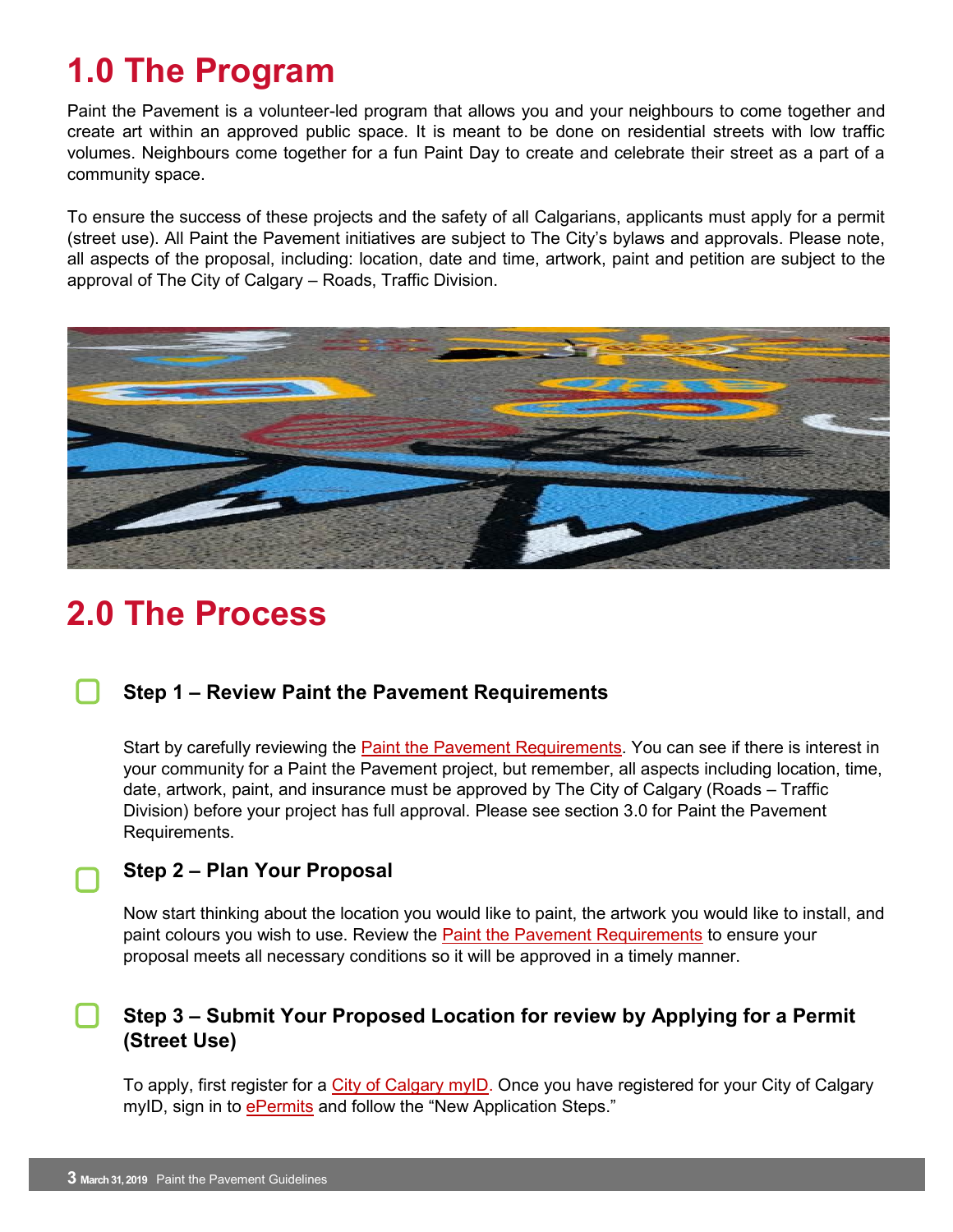In your Street Use permit (sub-category: other) application, provide a detailed description of the location you would like to paint while ensuring it conforms to the Paint the Pavement Requirements.

Within 2 weeks of your application, a representative from The City of Calgary (Roads – Traffic Division) will contact you to discuss your request (i.e. the suitability of your proposed location, traffic control requirements, petition requirements, next steps etc).

#### *Note – steps 4, 5, 6 and 7 can be done in any order.*

#### <span id="page-3-0"></span>**Step 4 – Design Artwork and Choose Paint**

Design the artwork and choose the paint colours you wish to use while conforming to the [Paint the](#page-4-4)  [Pavement Requirements.](#page-4-4)

#### <span id="page-3-1"></span>**Step 5 – Petition Affected Residents and Engage the Community Association**

You will need to show residents in the affected area, as well as the local Community Association, support your project. The Traffic representative will provide the petition and advise on who must be petitioned.

Refer to [Paint the Pavement Requirements](#page-4-4) for additional information.

#### **Step 6 – Obtain Insurance and Indemnify The City of Calgary**

Obtain and submit certificate of insurance. Contact your local Community Association – they likely already have this! In order to receive a permit, you will be required to indemnify The City of Calgary from any claim as result of holding this activity.

Refer to [Paint the Pavement Requirements](#page-4-4) for additional information.

#### <span id="page-3-2"></span>**Step 7 – Complete Waivers**

J

You are responsible for ensuring any persons who work on site during any portion of the Paint the Pavement project including set-up, preparation, painting, clean-up or any other activity in relation to working on The City of Calgary's property, read, sign and date a waiver (this includes the Permit holder - the site contact that will be named on the permit - street use).

While ideally all waivers will be submitted to The City of Calgary in advance of the activity, a person may still participate after completing a waiver on the day of the activity, as long as the permit holder ensures to provide the signed waiver to a traffic representative with The City of Calgary within 5 business days following the activity.

See the end of section 3 for the [waiver.](#page-11-0)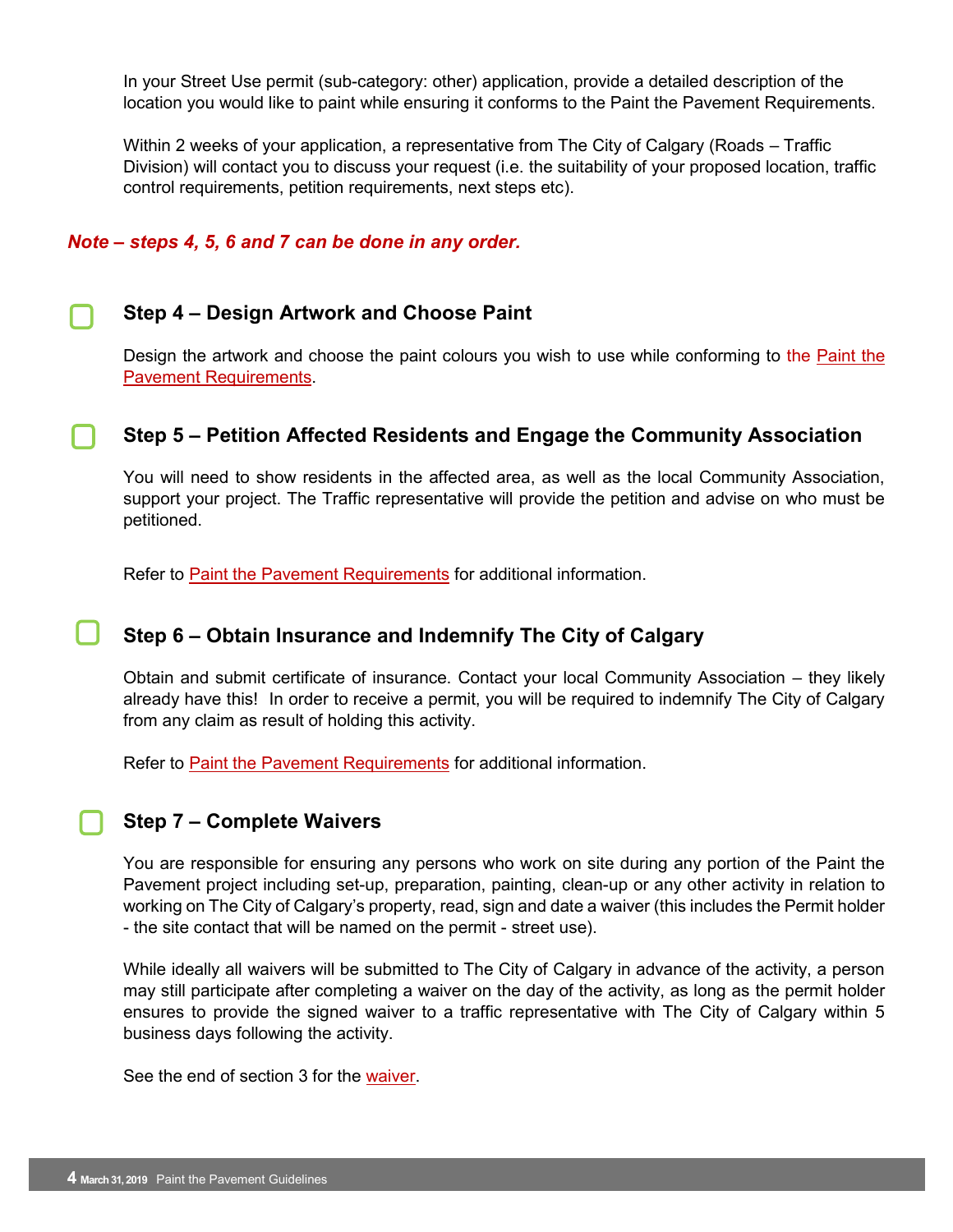#### <span id="page-4-0"></span>**Step 8 – Submit Artwork, Paint Info, Petition, Waivers and Proof of Insurance for Review**

Timelines to keep in mind: The City requires up to 2 weeks to review and provide feedback on the above components. If the proposal is incomplete or requires modifications, this timeline may be extended. Remember it is your responsibility to ensure you have enough time to make adjustments, if necessary.

Submit:

- a. A coloured, scaled pdf drawing of your artwork;
- b. A detailed description of the type of paint that will be used (brand, type, finish, etc.);
- c. Completed petition;
- d. Insurance certificate; and
- e. Waivers read, dated and signed

Once these have been approved, the Traffic representative will create your permit (street use).

#### <span id="page-4-1"></span>**Step 9 - Pay for Your Permit (Street Use)**

You will receive an email with details regarding payment and will receive your permit upon payment.

#### <span id="page-4-2"></span>**Step 10 – Paint Day!**

You're all set - it's time to Paint the Pavement!

*If you have permission to close the road yourself:* **Set up closure at the time specified** on your permit (street use).

If The City of Calgary is required to close the road: The Permit holder must meet The City on site at the time specified on the permit (street use).

In either case, the Permit holder must be present at all times and a printed copy of the permit (street use) must be posted and visible for the entire duration of the project.

Remember: You are responsible for ensuring any persons who work on site during any portion of the Paint the Pavement project including any set-up, preparation, painting, clean-up or any other activity in relation to working on The City of Calgary's property, read, sign and date a waiver.

#### <span id="page-4-3"></span>**Step 11 – Return Waivers**

<span id="page-4-4"></span>Sometimes people passing by like to join in during the painting. Remember all participants are required to read, sign and date the waiver. You are responsible for submitting all waivers signed during the activity to the traffic representative within 5 business days following the activity.

### **3.0 Paint the Pavement Requirements**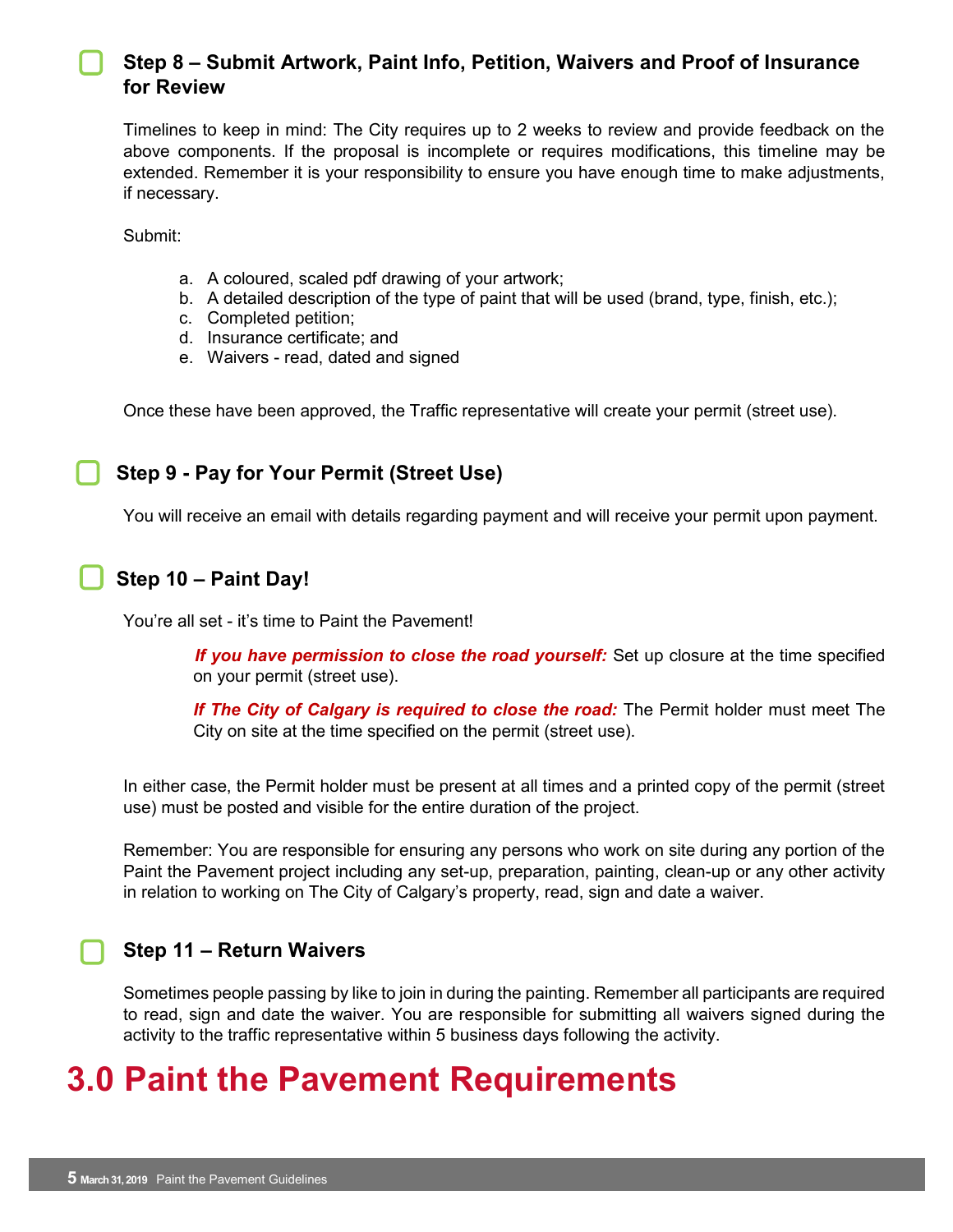For a community to participate in the Paint the Pavement Program, approval is required from The City of Calgary – Roads - Traffic Division and the following requirements must be met:

#### <span id="page-5-0"></span>**Permits**

- 1. A permit (street use) must be obtained for the project and will only be issued after the location, artwork, paint and petition have been approved and proof of insurance has been submitted.
- 2. Upon payment and receipt of a Permit, the Permit holder agrees to comply with all terms and conditions of the Program including all Paint the Pavement Requirements and all conditions outlined in the Permit.
- 3. The Permit holder must be present at all times during the road closure.

#### <span id="page-5-1"></span>**Location**

- 4. All locations must be approved by The City of Calgary (Roads Traffic Division)
- 5. Paintings must be located on residential roads. Non-residential roads and Calgary Transit routes are prohibited. Preferred locations are in cul-de-sac bulbs or intersections.
- 6. Painting marked, or unmarked crosswalks is prohibited. This is to ensure distractions are not introduced where focus should remain on those crossing.
- 7. Within a cul-de sac or mid-block location, it is recommended that the artwork be at least 3m from face of the curb.
- 8. Within an intersection, the artwork must be at least 2 meters from the edge of a marked cross walk or at least 6.5 meters from a marked stop line. This is to ensure there is a clear distinction between artwork and crosswalk, ensure artwork won't be affected when crosswalks are repainted.



9. For a mid-block location, a 40m buffer of unpainted surface from crosswalks, stop signs, etc. is required to maintain adequate stopping distance. Stopping distance is based on an average vehicle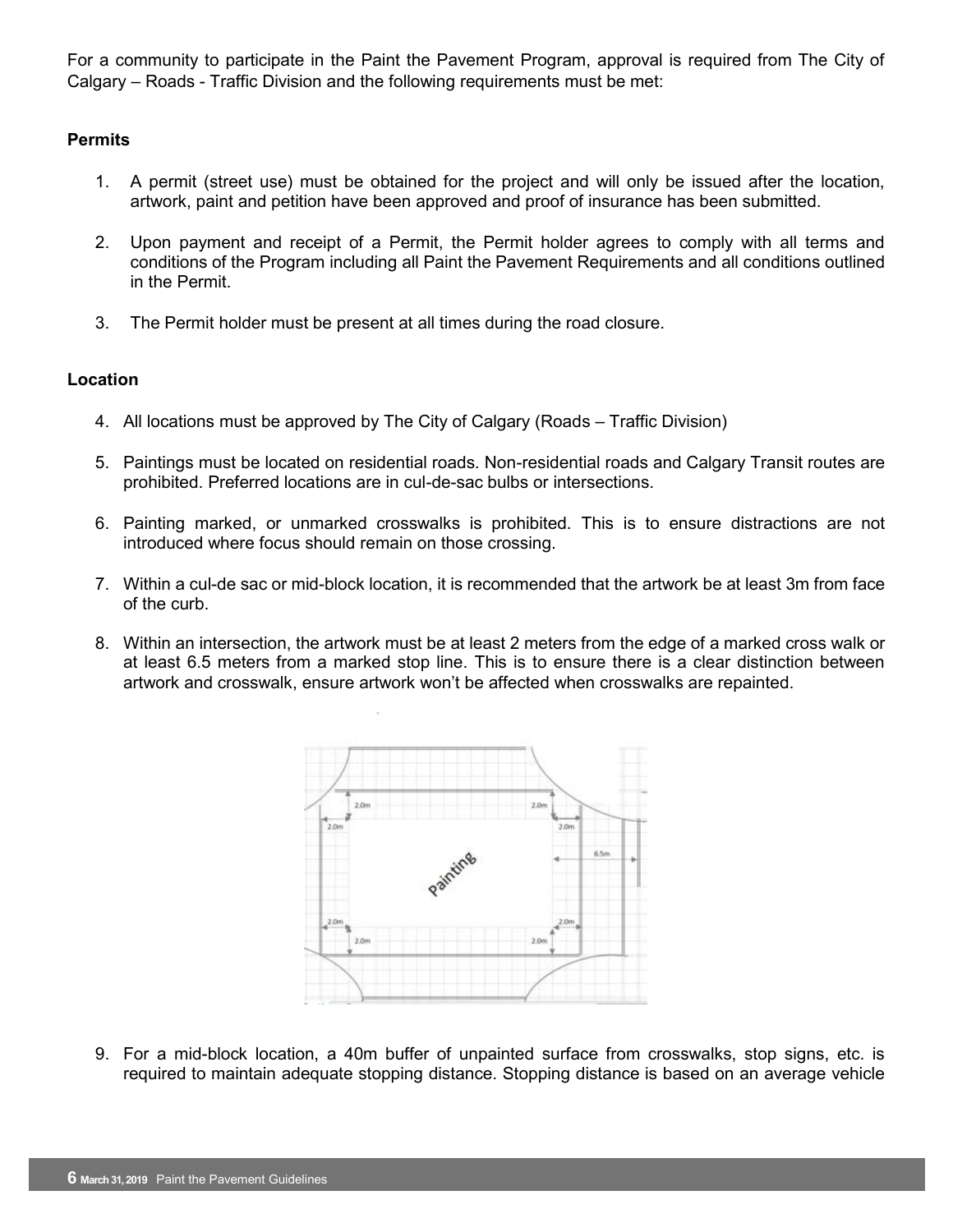braking from 50 km/h on wet pavement. Mid-block locations are prohibited where there are road markings.



#### <span id="page-6-0"></span> **Examples of Suitable and Non-Suitable Locations**

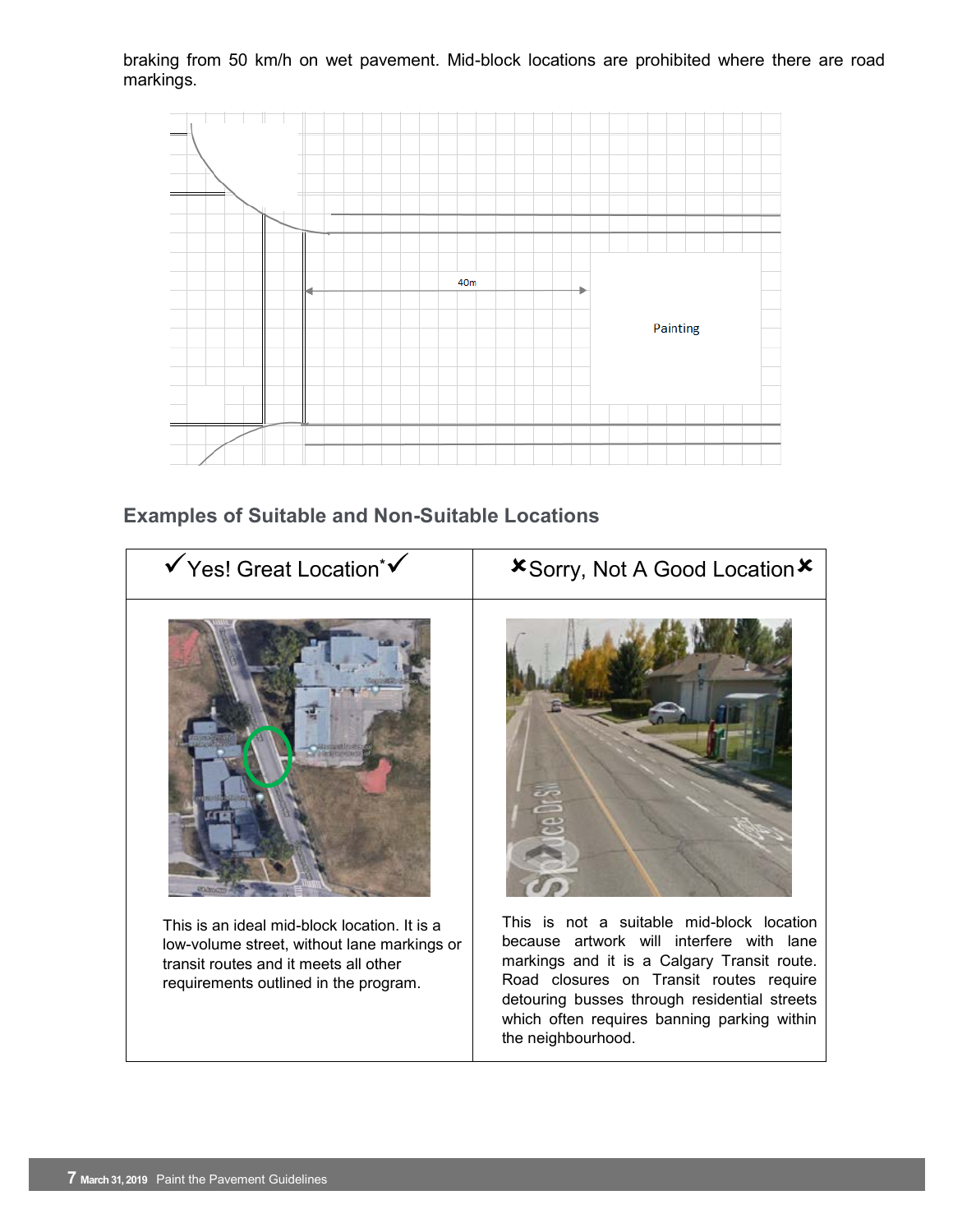

**\*Please note**: The City may choose not to approve a location that meets some or all of these requirements if they are any safety concerns or for any other reasons that a location may not be suitable.

#### <span id="page-7-0"></span>**Suitability of Artwork:**

- 10. Must be approved by The City (Roads Traffic Division)
- 11. The design must be pictorial and cannot include text or numbers except for the sole purpose of displaying intellectual property rights, when required. Any intellectual property markings must fit within an 8.5" x11" piece of paper. The City relies on the Canadian Code of Advertising Standards to ensure that the artwork is suitable for all audiences.
- 12. The design cannot include anything that looks like traffic control messaging. For example: traffic signs, warning signs, crosswalk type features etc. Artwork will be reviewed as a whole to ensure content cannot be confused with traffic messaging. The City relies on the Canadian Code of Advertising Standards to ensure that the artwork is suitable for all audiences.
- 13. The artwork must be original and cannot infringe on intellectual property rights.
- 14. Further to requirement 11, the artwork may also be rejected if The City believes the installation would result in any other safety concern.

#### <span id="page-7-1"></span>**Paint and Supplies:**

- 15. Only household latex (water-based) paint may be used. Traffic paints tend to contain toxic chemicals and even those labelled as "water-based low-VOC" often require personal protective equipment for safe application. To ensure public safety, we allow traffic paints for road marking only, not for aesthetic purposes such as paint the pavement. We do not allow grit or sand to be added to increase traction because the adhesion of latex insufficient to maintain grit.
- 16. For Clean-up:
	- Paint buckets/cans, brushes, rollers or other equipment with paint residue must not be washed at the activity site where paint residue may enter into storm infrastructure (sewers).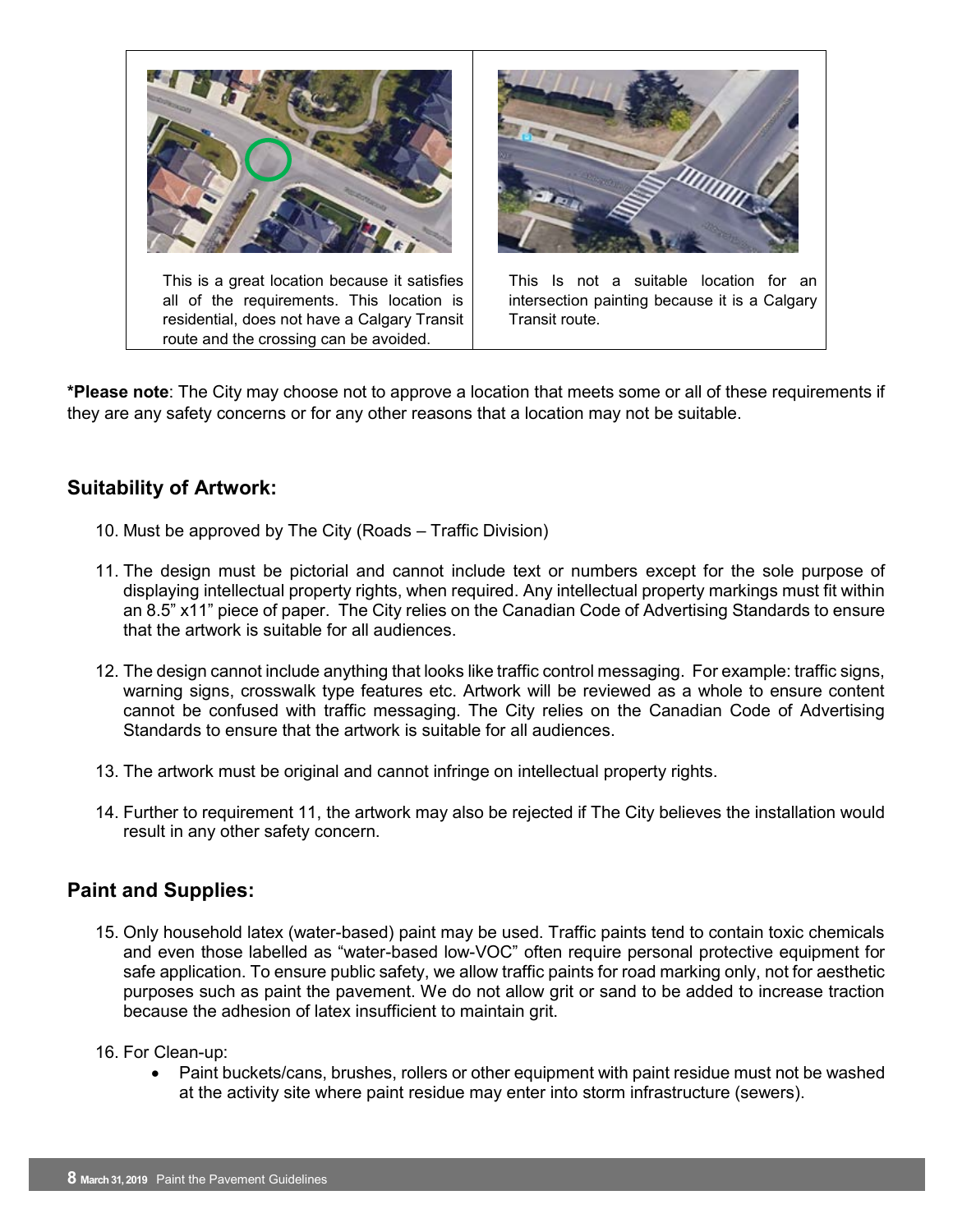- Instead, any excess paint must be soaked up with paper towels or absorbent cloths and be disposed of in the garbage, do not flush excess paint into sinks or toilets.
- Keep in mind that this includes biodegradable paints which break down in the environment and can indirectly harm fish when they deplete oxygen.
- As storm drains are connected to our storm ponds, lakes and rivers, excess paint must never be washed or flushed into a storm drain. Even if a product does not have a chemical or biological impact, a visual plume of paint will often lead to an expensive response by first responders and environmental agencies to stop, identify and clean up the material.
- Empty paint cans and cans with liquid paint must be dropped off at designated [Hazardous](http://www.calgary.ca/UEP/WRS/Pages/Garbage-collection-information/Residential-services/Household-chemical-drop-off-program/Materials-Accepted-at-Household-Hazardous-Waste-Drop-off-Locations.aspx)  [Waste drop off locations including fire halls.](http://www.calgary.ca/UEP/WRS/Pages/Garbage-collection-information/Residential-services/Household-chemical-drop-off-program/Materials-Accepted-at-Household-Hazardous-Waste-Drop-off-Locations.aspx)

Please see [Frequently Asked Questions](#page-15-1) for more information

- 17. Paint the Pavement is weather-dependent. A scheduled activity will need to be canceled or postponed if there is a significant chance of rain forecasted on the day of the activity (30%+ probability of rain or showers during or within a few hours following the painting.)
- 18. It is the responsibility of the applicant to obtain, purchase and supply paint and supplies to install the artwork. The City does not provide paint or supplies.

#### <span id="page-8-0"></span>**Community Engagement:**

19. Impacted residents must be petitioned to show community support for Painting the Pavement. The City of Calgary (Roads – Traffic Division) will provide the petition and determine who needs to be petitioned as it varies on a site by site basis. A minimum 80% approval is required. In some cases, less than 80% will be acceptable i.e.) if residence(s) are unoccupied etc. This decision remains at the discretion of The City (Roads – Traffic Division). The petition must be submitted for review and consideration may be given to those who require special accommodation on the paint day. Special accommodation for access to or from an affected resident's property may be required.

The following information must be indicated on the petition:

- a. Date and time of the painting
- b. Alternate date and time in case of poor weather
- c. Location of the painting
- d. Names and addresses of all the residents you are required to petition
- e. One adult signature from each household either accepting or rejecting the activity. If rejected, obtain a brief statement explaining why so that consideration may be given by The City.
- f. If any special accommodation for access to or from resident's property that will be required on Paint Day.
- 20. Provide written confirmation that the local Community Association supports the project.
- 21. Communicate the date and time of the painting to the rest of the community. You can use emails, neighborhood social media page, letter drops, and community newsletters to inform and engage people, organizations and businesses in your neighborhood.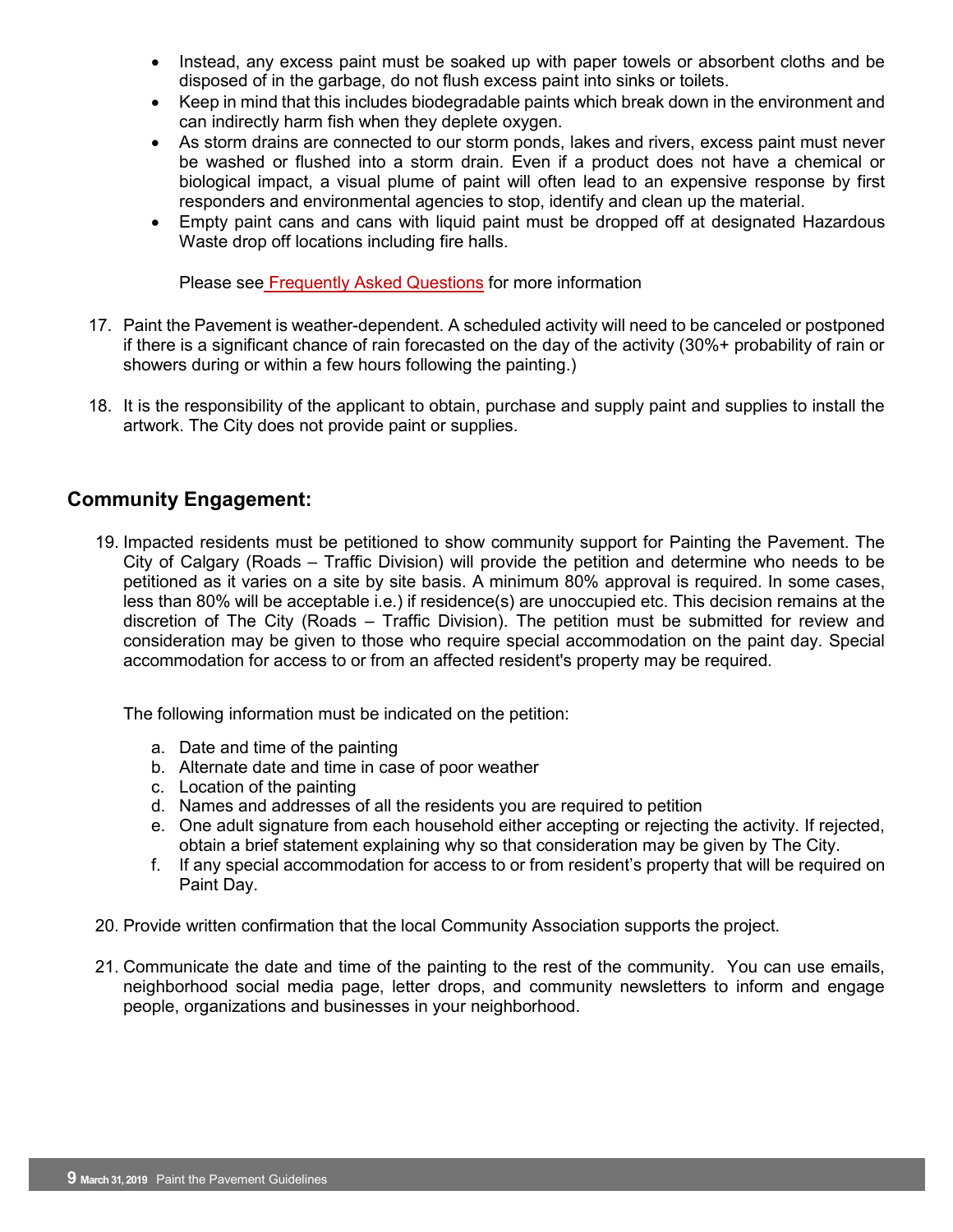#### <span id="page-9-0"></span>**Road Closure:**

- 22. In some situations, the Permit holder will be permitted to close the road. The Traffic representative will advise.
- 23. The cost of renting proper signage and ensuring that it can be obtained and installed by paint day is the sole responsibility of the permit holder.
- 24. The City may be required to do some closures. The cost varies from \$270.00+GST to \$900.00+GST depending on location. The Traffic representative will advise.
- 25. Access must be granted upon the approach of any emergency vehicle during the painting.

#### <span id="page-9-1"></span>**Important Safety and Legal Considerations:**

- 26. The road must be cleared of all debris, materials, furniture, garbage etc., which are related to the activity before the closure is removed.
- 27. All City bylaws remain in effect during the activity.
- 28. Occasionally, The City may need to conduct activities that could impact or damage the artwork including repair work, routine maintenance, and emergency services. In the

unlikely event that the artwork is damaged while carrying out these duties, The City will not be responsible for installing the artwork.

- 29. The City may limit the number of participants if deemed necessary for safety reasons.
- 30. The City maintains final approval on all aspects of the installation and may remove the artwork at any time if an applicant has failed to comply with any requirements of the program. The cost of removal will be the sole responsibility of the applicant.
- 31. The City of Calgary may modify the requirements or discontinue the program and at any time. The program may be updated in the future to reflect the Transportation Association of Canada's Guidelines.

#### <span id="page-9-2"></span>**Indemnity, Insurance and Waiver:**

32. The Permit holder must agree to indemnify The City of Calgary for any loss or claim as a result of participating in the program and is responsible for ensuring any persons who work on site during any portion of the Paint the Pavement project including any set-up, preparation, painting, clean-up or any other activity in relation to working on The City of Calgary's property, read, sign and date a waiver (this includes the Permit holder). If any participants join in during the activity, the Permit holder is responsible for submitting all waivers to the traffic representative within 5 business days following the activity. See end of this section.

The permit holder must during the term of this permit and at the permit holder's own expense maintain with an insurer, allowed by the laws of Alberta to provide insurance in Alberta, and in a form and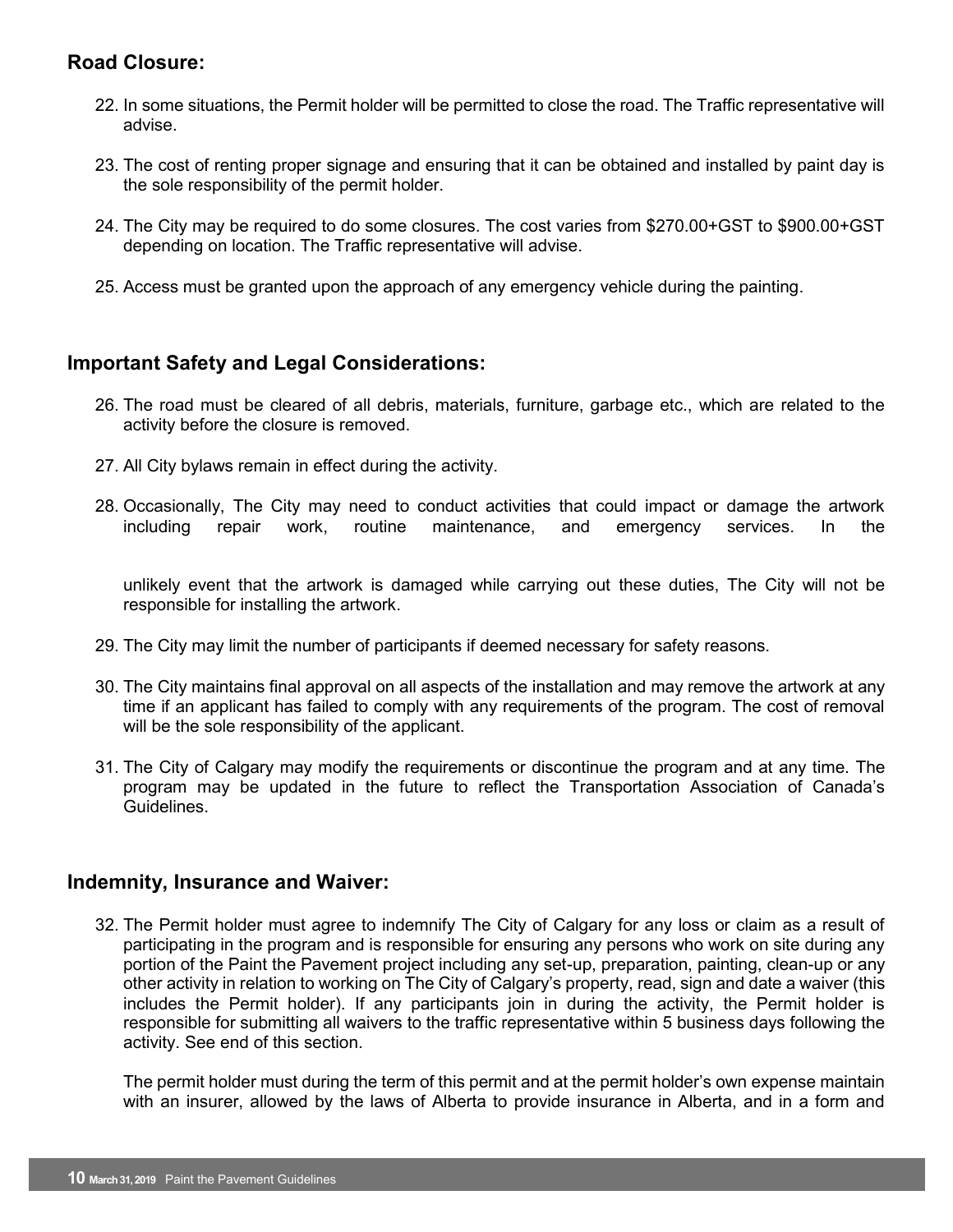substance satisfactory to The City, a third party liability (special event/commercial general liability) insurance policy for bodily injury (including death) and property damage in an amount not less than Two Million Dollars (\$2,000,000.00) inclusive limit for any one occurrence, and shall include The City of Calgary as an additional insured, a cross liability clause, broad form contractual liability coverage but will not include any participants exclusionary clause. The insurance policy mentioned above shall include provision for The City to be given 30 days' written notice prior to cancellation or material update of said policy of insurance; and The City is to be advised immediately should said policy of insurance lapse or be otherwise discontinued. The permit holder may be asked to provide documentary evidence satisfactory to The City of the existence of the above-mentioned insurance prior to the issuing of the permit. The permit holder, and not The City, shall be responsible for any deductible(s) which may apply in relation to such liability insurance. The permit holder covenants and agrees that The City's insurance requirements mentioned above will not be construed to and shall in no manner limit or restrict the liability of the permit holder.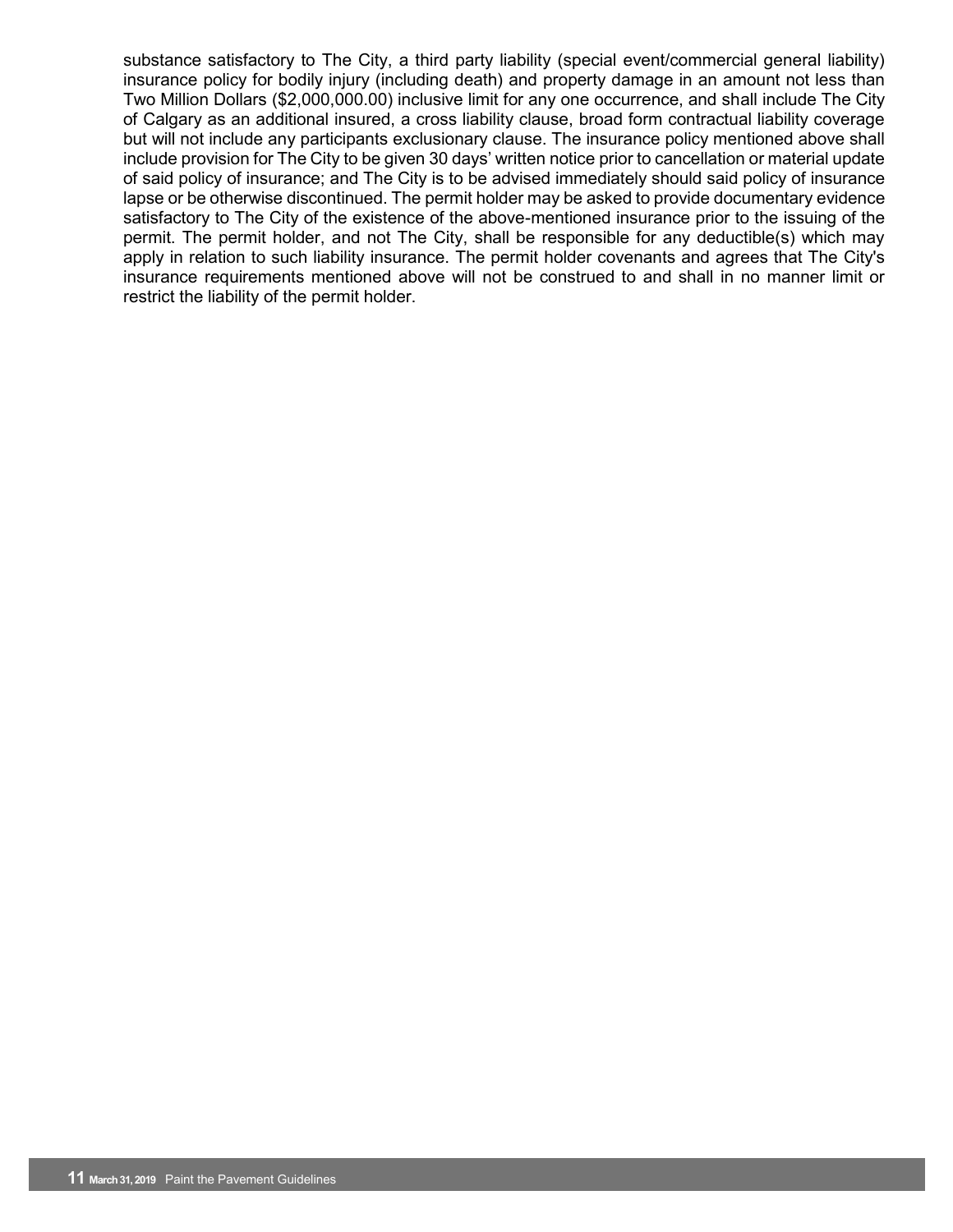#### <span id="page-11-0"></span>**RELEASE OF LIABILITY, WAIVER OF CLAIMS & ASSUMPTION OF RISK**

#### **By signing this document, you waive certain legal rights, including the right to sue or claim compensation.**

#### **Please read carefully!**

**INITIAL HERE**

In consideration of The City of Calgary ("The City"), granted now and in the future, permitting the individual named below ("I" or "me") to participate in the Paint the Pavement Activity taking place at\_\_\_\_\_\_\_\_\_\_\_\_\_\_\_- \_\_\_\_\_\_\_\_\_\_\_\_\_\_\_\_\_\_\_\_\_\_\_ on \_\_\_\_\_\_\_\_\_\_\_\_\_, 20 \_\_\_\_\_ (the "Activity"), and for other good and valuable **INITIAL HERE**

consideration, I agree to all the terms and conditions set forth in this agreement (this "Agreement"):

#### ASSUMPTION OF RISK

I AM AWARE AND UNDERSTAND THAT MY PARTICIPATION IN THE ACTIVITY INVOLVES MANY RISKS, DANGERS AND HAZARDS, INCLUDING BUT NOT LIMITED TO THE RISK OF SERIOUS INJURY, DEATH OR PROPERTY DAMAGE. I ACKNOWLEDGE THAT I AM VOLUNTARILY PARTICIPATING IN THE ACTIVITY. I FREELY ACCEPT AND FULLY ASSUME ANY AND ALL OF THE RISKS, DANGERS AND HAZARDS INVOLVED AND THE POSSIBILITY OF INJURY, DEATH OR PROPERTY DAMAGE, WHETHER CAUSED BY THE NEGLIGENCE OF THE CITY OR OTHERWISE. This means that I am giving up my right to sue The City for any reason, including negligence or GROSS NEGLIGENCE, if I suffer any damage, injury, loss OR DEATH by participating in the Activity.

- 1. I expressly waive and release any and all claims which I have or may in the future have against The City, including its employees, officials, officers and agents (collectively, "Releasees"), on account of injury, death or property damage arising out of or attributable to my participation in the Activity, due to any cause whatsoever, including without limitation the negligence or gross negligence of The City or any other Releasee, breach of contract, or breach of any statutory or other duty of care owing under occupiers liability legislation or otherwise. I agree not to make or bring any such claim against The City or any other Releasee, and forever release and discharge The City and all other Releasees from liability under such claims.
- 2. I have met all of the prerequisites required for participation in the Activity and will abide by its rules and regulations.
- 3. This Agreement constitutes the entire agreement of The City and me with respect to the subject matter contained herein and supersedes all prior and contemporaneous understandings, agreements, representations and warranties, both written and oral, with respect to such subject matter.
- 4. If any term or provision of this Agreement is held to be invalid, illegal or unenforceable in any jurisdiction, such invalidity, illegality or unenforceability shall not affect any other term or provision of this Agreement or invalidate or render unenforceable such term or provision in any other jurisdiction.
- 5. This Agreement is binding on and shall ensure to the benefit of me and my heirs and next-of-kin, and The City.
- 6. This Agreement shall be governed by and construed in accordance with the laws of Alberta and the federal laws of Canada. Any claim or cause of action arising under this Agreement may be brought only in the courts of Alberta, and I consent to the exclusive jurisdiction of such courts.

I ACKNOWLEDGE THAT I HAVE READ AND UNDERSTOOD ALL OF THE TERMS OF THIS AGREEMENT AND THAT I AM VOLUNTARILY WAIVING SUBSTANTIAL LEGAL RIGHTS (ON MY BEHALF AND ON BEHALF OF MY HEIRS, EXECUTORS, ADMINISTRATORS AND NEXT-OF-KIN), INCLUDING THE RIGHT TO SUE THE CITY AND ANY OTHER RELEASEE.

DATED at Calgary, Alberta this \_\_\_\_\_\_\_ day of \_\_\_\_\_\_\_\_\_\_\_\_\_\_\_\_\_\_, 20\_

Name of Participant (Please Print)

Signature of Participant

Name of Witness (Please Print)

Signature of Witness

(A PARENT OR LEGAL GUARDIAN MUST COMPLETE THIS FORM FOR PARTICIPANTS WHO ARE MINORS. A PARENT MUST INITIAL THE FIRST PAGE, INDICATE THE DATE AND NAME OF THE MINOR ON THE SECOND PAGE AND COMPLETE THE BELOW SECTION. A MINOR CANNOT COMPLETE THIS FORM.)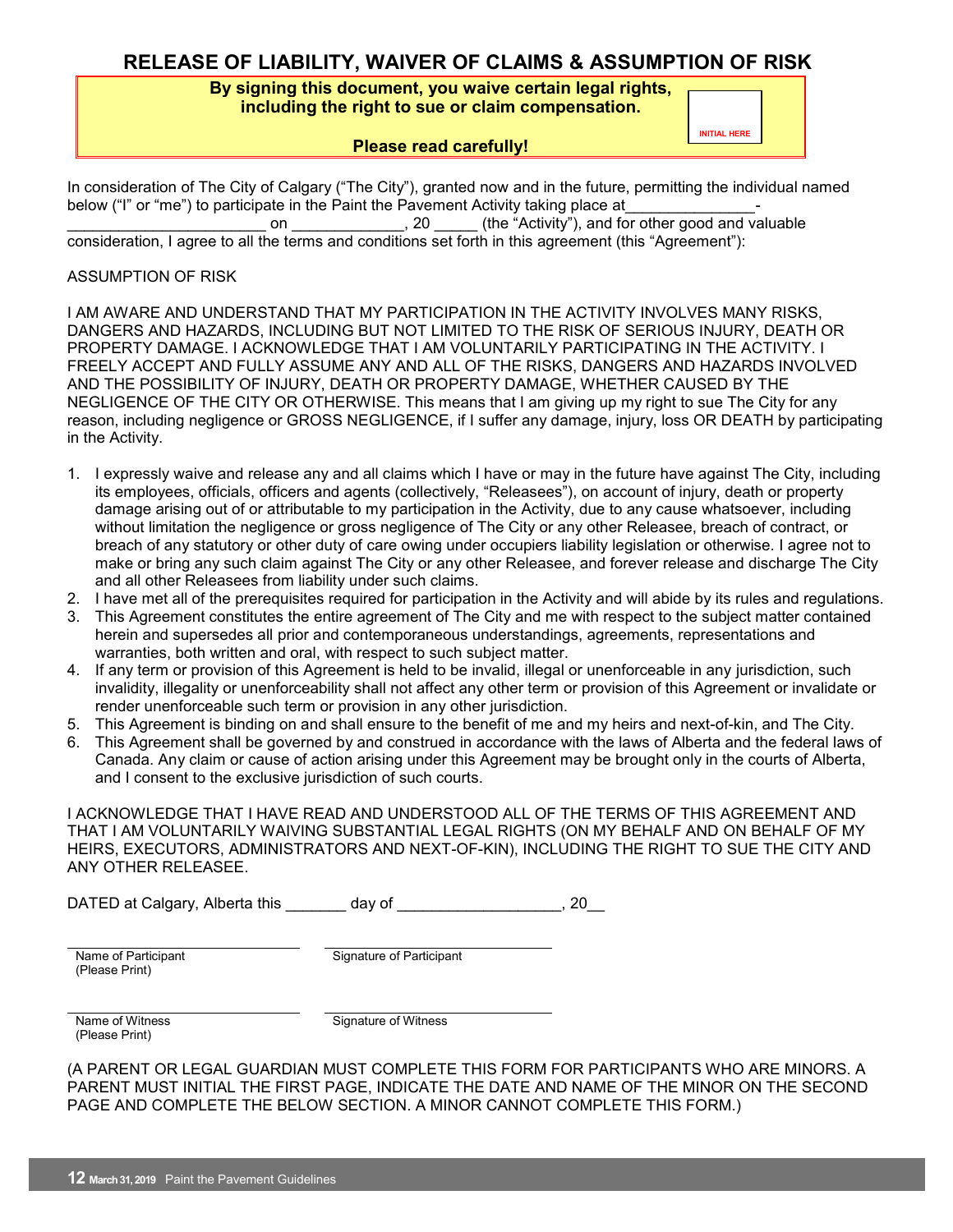I am the parent or legal guardian of the minor named above. I have the legal right to consent to and, by signing below, I consent to the terms and conditions of this Agreement.

Name of Parent/Legal Guardian (Please Print)

Signature of Parent/Legal Guardian

Name of Witness (Printed) Signature Witness

The personal information collected by this form is obtained under the authority of Section 33(c) of the Freedom of Information and Protection of Privacy Act (Alberta). The information will be used for the purpose of managing access to The Activity. If you have any questions regarding the collection and use of this information please contact contact 311 and note that your inquiry is regarding Paint the Pavement.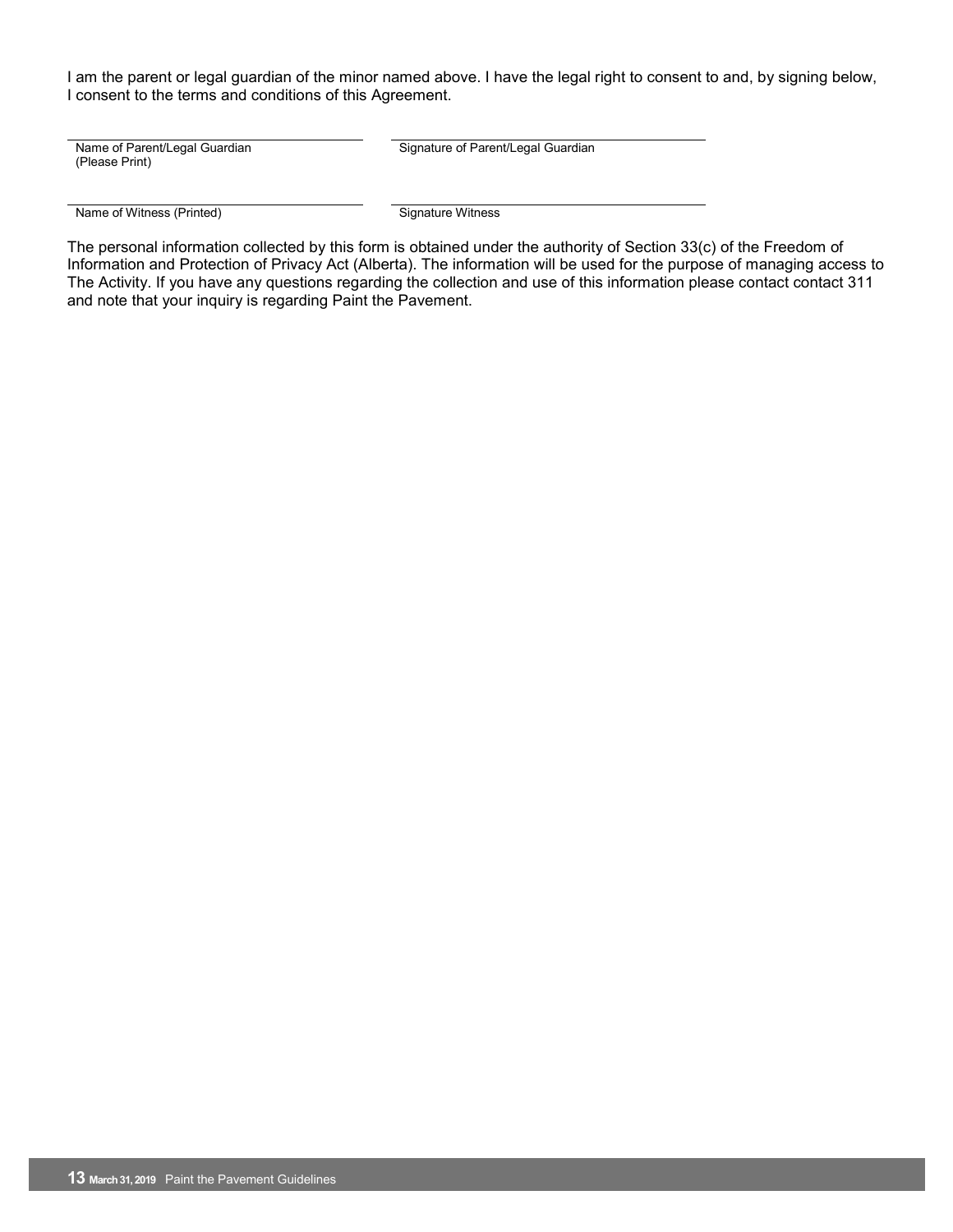### <span id="page-13-0"></span>**Permit (Street Use) Conditions**

#### **Permit Conditions**

#### **Approval:**

This permit authorizes the permit holder to engage in Paint the Pavement activities as specified in this permit (the "Activity"), pursuant to section 17(4) of the Calgary *Street Bylaw* 20M88 (the "Bylaw").

The Traffic Engineer may refuse any permit application or permit extension or re-application request, and may amend, vary or revoke the permit at any time. The permit holder must comply with all City of Calgary Bylaws, and Provincial and Federal Laws. Failure to comply with any conditions of the permit may lead to charges under the Bylaw or revocation of the Permit.

#### **General Prohibitions and Conditions**

In order to obtain a Street Use Permit, Traffic – Roadway Operations and Detours may request specific items be submitted. A permit will not be granted if all requested items are not submitted.

#### **CONDITIONS OF PERMIT:**

- 1. Before accepting this permit, the permit holder must review all requirements and conditions set out in the Paint the Pavement Program (the "Program"), as amended, and available for review on Calgary.ca and upon receipt of this permit must agree to comply with all of the terms and conditions stated in the Program and this permit. For ease of reference, some of the requirements of Program have been restated in this permit.
- 2. The permit holder must have all participants of the Activity, including the permit holder, sign a RELEASE OF LIABILITY, WAIVER OF CLAIMS AND ASSUMPTION OF RISKS AGREEMENT (the "Releases") against The City of Calgary, in the form and manner attached in the requirements section of the Program.
- 3. The permit holder must provide copies of all Releases signed by participants within 5 business days following the expiry of the permit and upon the request of The City of Calgary.
- 4. The Permit holder is encouraged to seek legal advice before agreeing to this Permit.
- 5. The permit holder must at all times retain a copy of this permit on site during the Activity.
- 6. The permit holder must apply to the Traffic representative for any amendments to this permit.
- 7. The permit holder is responsible for ensuring The City of Calgary's property be cleared of all debris, materials, furniture, garbage etc, that are related to the activity before the closure is removed on or before the expiration date and time of this permit.
- 8. Where City of Calgary work forces are required to set up temporary traffic control, the permit holder must be present at the agreed upon set up time or the temporary traffic control will not be set up and the Activity must be cancelled.
- 9. The permit holder represents, warrants, and guarantees that the artwork proposed and created under this permit will be original artwork and will not infringe any intellectual property rights (including copyright and trademark) or other proprietary rights of any third parties.
- 10. The permit holder must ensure that all paint supplies are cleaned up and disposed of properly, and as set out in the Program. Any concerns regarding proper clean-up should be addressed in advance of the Activity by contacting [insert contact here].
- 11. The permit holder must obtain insurance and agrees to indemnify The City of Calgary as follows: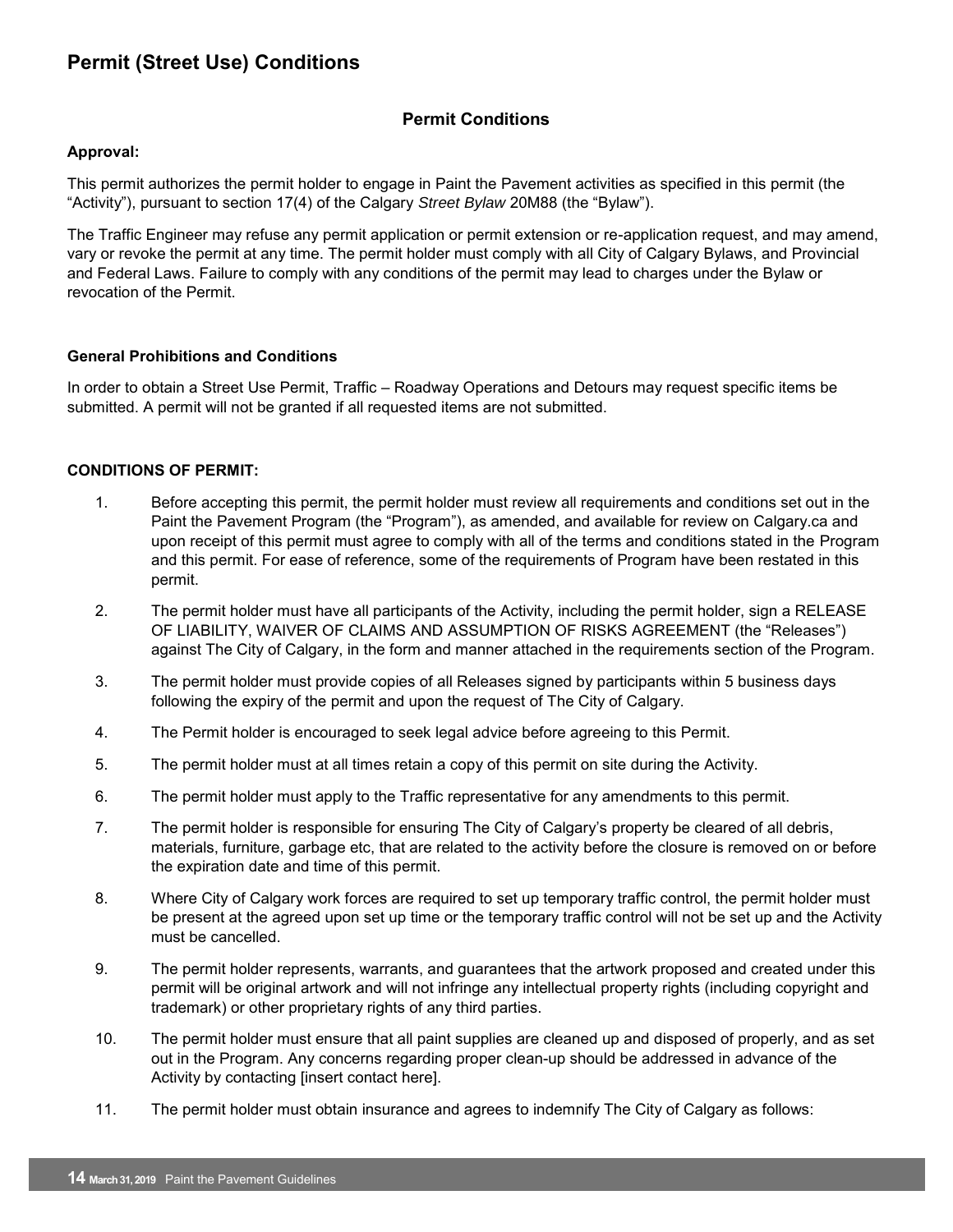#### **Indemnification:**

The permit holder must indemnify, defend, and hold harmless The City of Calgary (hereafter referred to as 'The City') and its employees, officials, officers and agents from and against any and all suits, actions, legal or administrative proceedings, claims, demands, damages and liabilities (including death), interest, legal fees, costs and expenses of whatsoever kind in any manner directly or indirectly caused, occasioned or contributed to in whole or in part, by reason of any action, error, omission or fault whether active or passive of the permit holder, or anyone acting under its direction or control or on its behalf in connection with or arising in connection with the permit holder's activities pursuant to this permit, and must notify The City, as soon as reasonably possible, if the permit holder becomes aware of any issue, or potential issue, arising from the indemnities agreed to under this permit. The obligations contained in this paragraph will survive the termination or expiry of the permit.

#### **Insurance:**

The permit holder must during the term of this permit and at the permit holder's own expense maintain with an insurer, allowed by the laws of Alberta to provide insurance in Alberta, and in a form and substance satisfactory to The City**, a third party liability (special event/commercial general liability) insurance policy for bodily injury (including death) and property damage in an amount not less than Two Million Dollars (\$2,000,000.00) inclusive limit for any one occurrence**, and shall include The City of Calgary as an additional insured, a cross liability clause, broad form contractual liability coverage but will not include any participants exclusionary clause. The insurance policy mentioned above shall include provision for The City to be given 30 days' written notice prior to cancellation or material change of said policy of insurance; and The City is to be advised immediately should said policy of insurance lapse or be otherwise cancelled. The permit holder may be asked to provide documentary evidence satisfactory to The City of the existence of the above-mentioned insurance prior to the issuing of the permit. The permit holder, and not The City, shall be responsible for any deductible(s) which may apply in relation to such liability insurance. The permit holder covenants and agrees that The City's insurance requirements mentioned above will not be construed to and shall in no manner limit or restrict the liability of the permit holder.

Permit # SU-XX-XXXXXX I have read and agree to all of the above (initial)

**Upon payment and receipt of this Permit, the Permit holder is deemed to have read, understood and agreed to the directions and conditions outlined in the Permit.**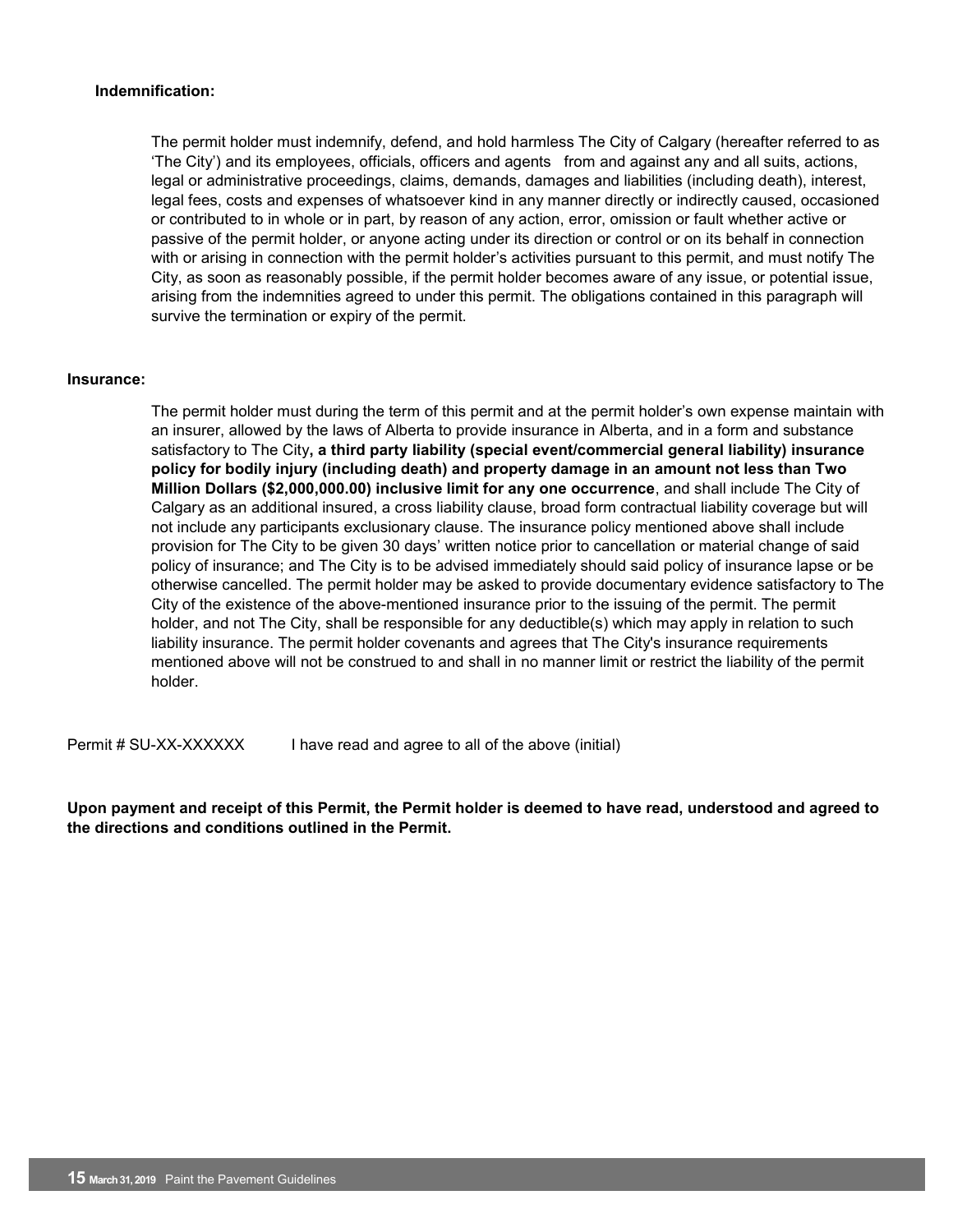### <span id="page-15-0"></span>**4.0 Timeline**

Timelines vary significantly from project to project and are based on a variety of factors such as:

- 1. The number of people who you may be required to petition
- 2. Complexity of request (location, artwork or intent)
- 3. Who will be designing the artwork (students from local schools, professional artist or a couple of members from the community)

The City requires up to 2 weeks to respond to the initial request and up to 2 weeks to review and provide feedback on the components. If the proposal is incomplete or requires modifications, this timeline may be extended. Remember it is your responsibility to ensure you have enough time to make adjustments, if necessary.

### <span id="page-15-1"></span>**5.0 Frequently Asked Questions**

#### **1. How much can Paint the Pavement cost?**

**Artwork Design:** If you are having your work created and designed by an artist, keep in mind there may be associated costs.

**Permit (street use)**: \$20.00 +GST per day

**Road Closures:** The City of Calgary (Roads – Traffic Division) will determine what is required to safely close the road for your Paint Day. Depending on the complexity of traffic control required to close the road, you will either be:

- Permitted to obtain barricades and other traffic control equipment from an approved third-party vendor, or
- Required to have The City of Calgary complete the road closure and any required detours in the area.

If you have permission to close the road yourself, please contact approved third-party vendors directly for rental prices of traffic control devices.

The City may be required to do some closures. The cost varies from \$270.00+GST to \$900.00+GST depending on complexity and location. The Traffic representative will advise.

**Paint and Supplies:** Additional costs (paint, painting supplies etc.) are the sole responsibility of the applicant and depends on the scale and complexity of the artwork. Keep in mind it takes a surprising amount of paint to cover the road, and you will need enough brushes and rollers for everyone to participate. You may also need supplies to clean/prepare the road for your Paint Day and to clean up afterwards. The City does not provide street sweeping for Paint the Pavement projects.

#### **2. Is funding available?**

Funding Paint the Pavement is the sole responsibility of the applicant. Grants may be available through a variety of third-party programs.